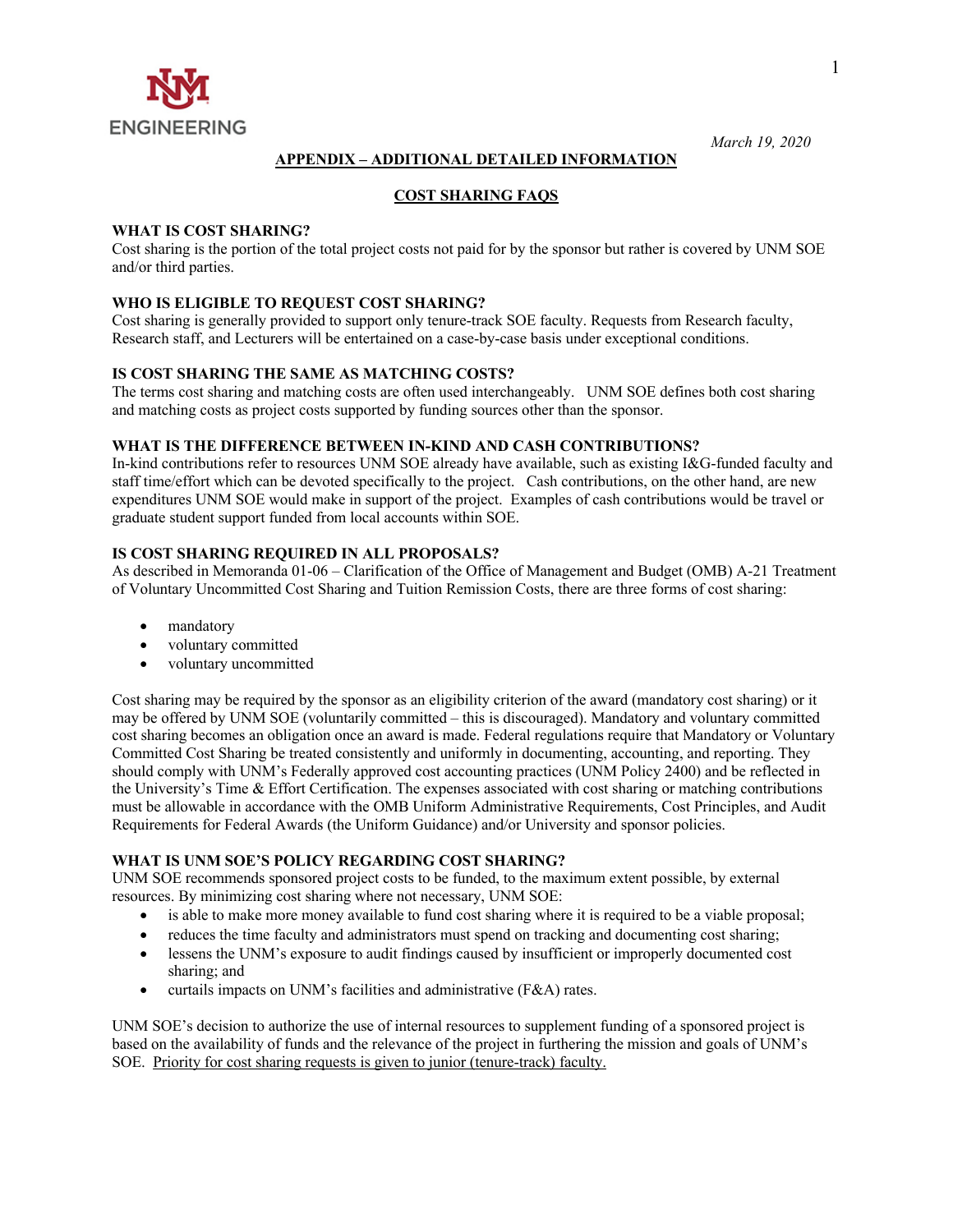

## **WHAT IS UNM SOE'S PHILOSOPHY REGARDING COST SHARING?**

Investments made in research should support both the strategic goals of the units involved and the university as a whole. For those projects which support these goals, and which have a justifiable need for cost sharing, the guiding principle in making cost sharing commitments is that each contributing party should be able to cover the cost sharing from its portion of the F&A return.

## **WHAT REQUIREMENTS MUST BE MET IN ORDER TO OFFER COST SHARING?**

If the answers to the following questions are no, then the proposal should be submitted without cost sharing. If the answer to any of the questions is yes, cost sharing may be justifiable.

- is cost sharing required by statute?
- is cost sharing required by the sponsor's published program announcement, solicitation, or bylaws?
- does the sponsor explicitly cite in its published charter or program description that cost sharing is expected and will be used as a proposal review criterion?

## **DOESN'T COST SHARING INCREASE MY CHANCES FOR FUNDING?**

Proposals are generally only impacted when cost sharing is required or where the request for proposal or funding announcement states that cost sharing is a review criterion. Some sponsors, such as NSF, have now gone so far as to prohibit cost sharing unless specifically required by a solicitation.

## **WHY IS VOLUNTARY COST SHARING DISCOURAGED?**

All proposed cost sharing, whether mandatory or voluntary, becomes a binding commitment to the sponsor. It must be carefully tracked by the financial lead units and reported to the UNM Office of Sponsored Research (OSP) in a timely manner. In the event that the unit does not meet its cost sharing commitments, the sponsor may have the right to reduce or rescind its award to UNM. Units become responsible for any expenditures disallowed by the sponsor.

## **ARE EXPENSES USED FOR COST SHARING AUDITABLE?**

Yes, they are auditable. In the event that any of the costs are disallowed, the PI/Unit is responsible for reimbursing UNM for the costs.

# **WHAT COSTS CAN BE COST SHARED?**

- contributed effort
- unrecovered F&A
- other direct project costs
- third party cash and/or donated goods and services

## **WHAT DETERMINES IF A COST SHARING EXPENSE IS ELIGIBLE FOR INCLUSION?**

All of the following criteria must be met to qualify as cost sharing:

- able to be documented from UNM SOE and/or third party records
- funds to be used are not already committed to another sponsored project
- not paid by a federal award (except as authorized by statute)
- necessary and reasonable to accomplish the project
- allowable under 2 CFR 200 (Uniform Guidance) or other sponsor regulations. Considerations include:
	- o timing only costs incurred during the period of performance of the project receiving the cost sharing can be included in the valuation
	- $\circ$  sponsor expense approval requirements any costs which would require sponsor approval if charged directly to the project receiving cost sharing also need sponsor approval to be cost shared
	- $\circ$  allocability Since the expense benefits two projects, the cost must be reasonably allocated between them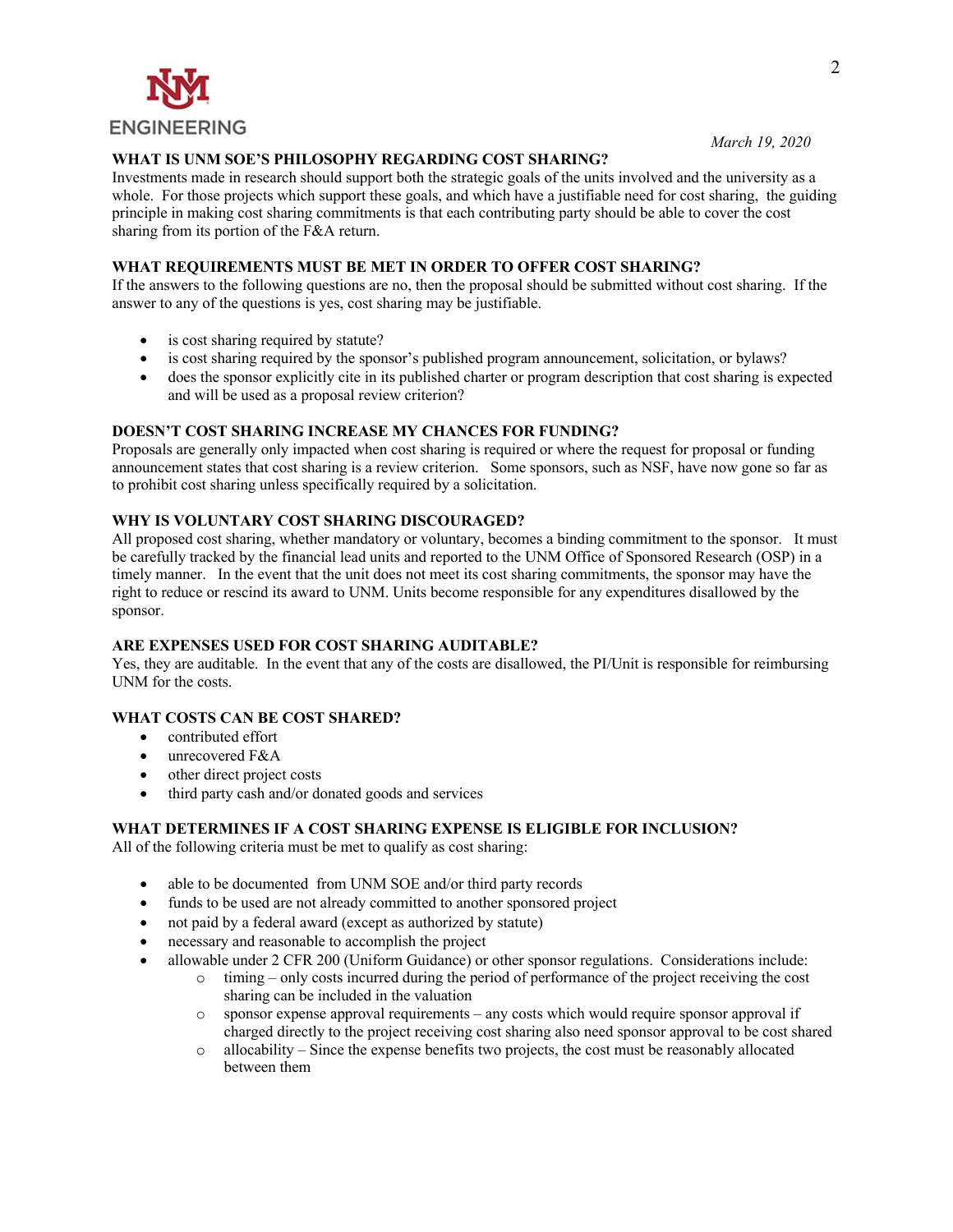

o provided for in the approved budget when required by sponsor of the project receiving the cost sharing. The sponsor receiving the cost sharing may restrict cost sharing by expense category and require their prior approval to re-budget categories.

## **CAN OTHER NON-FEDERAL PROJECTS BE USED AS COST SHARING?**

This form of cost sharing should rarely be used because most projects are funded based on a specific scope of work. However, it is possible for two awards to have interrelated scopes of work and, therefore, be used as cost sharing.

# **WHAT REQUIREMENTS MUST BE MET TO USE A NON FEDERAL PROJECT AS COST SHARING?**

In every case, the following items will be required:

- the award notice for the project providing cost sharing may not contain language that prohibits the use of its grant funds as cost sharing
- the proposals and scopes of works must clearly indicate the projects are interrelated

## **THE SPONSOR DOESN'T ALLOW SALARY OR TRAVEL, CAN THEY BE USED AS COST SHARING?**

No. Only those direct costs that are allowable charges to the sponsor are allowable as cost sharing unless otherwise stated in the funding announcement.

#### **CAN SUBCONTRACTORS PROVIDE COST SHARING FOR A PROJECT ON WHICH UNM SOE IS THE LEAD?**

Yes. However, if a subcontract offers cost sharing in their proposal, they are bound by that commitment and must provide UNM SOE documentation of the expenses.

#### **ARE UNM FOUNDATION FUNDS ABLE TO BE COST SHARED?**

Yes. They should be listed as third party contributors.

#### **CAN FACILITIES AND ADMINISTRATIVE COSTS BE USED AS COST SHARING?**

When UNM SOE receives less facilities and administrative (F&A) costs than its full federally negotiated rate, it is said to have foregone or unrecovered F&A costs. These unrecovered costs may be shown as cost sharing providing the sponsor does not prohibit it.

#### **WHICH COSTS ARE RECOMMENDED FOR COST SHARING?**

UNM SOE suggests that state-funded faculty/staff time and effort be used in the majority of cases. Cost shared effort, reported through UNM's effort reporting system, is accepted by most sponsors and frequently used. It is the easiest type of cost sharing to track.

## **WHICH COSTS ARE NOT RECOMMENDED FOR COST SHARING?**

The most difficult costs to document are third party contributions.

#### **WHICH COSTS CANNOT BE USED FOR COST SHARING?**

Infrastructure costs such as laboratory space or existing equipment cannot be cost shared. PIs should take care in preparing proposals not to commit the use of facilities as cost sharing, but rather to characterize the facilities as "infrastructure available for the performance of the sponsored project."

## **HOW IS INFRASTRUCTURE SUPPORT DIFFERENT FROM COST SHARING?**

| <b>Infrastructure:</b> Resources available to conduct | <b>Cost Sharing:</b> Resources dedicated to the  |
|-------------------------------------------------------|--------------------------------------------------|
| research, in general, which cannot be                 | conduct of a specific project which are          |
| represented to sponsors other than perhaps in         | identified in the proposal and which attach a    |
| very general and non-monetary terms                   | specific dollar value                            |
| May be used for multiple projects                     | Can be reasonably allocated the specific project |
| simultaneously                                        | proposed                                         |